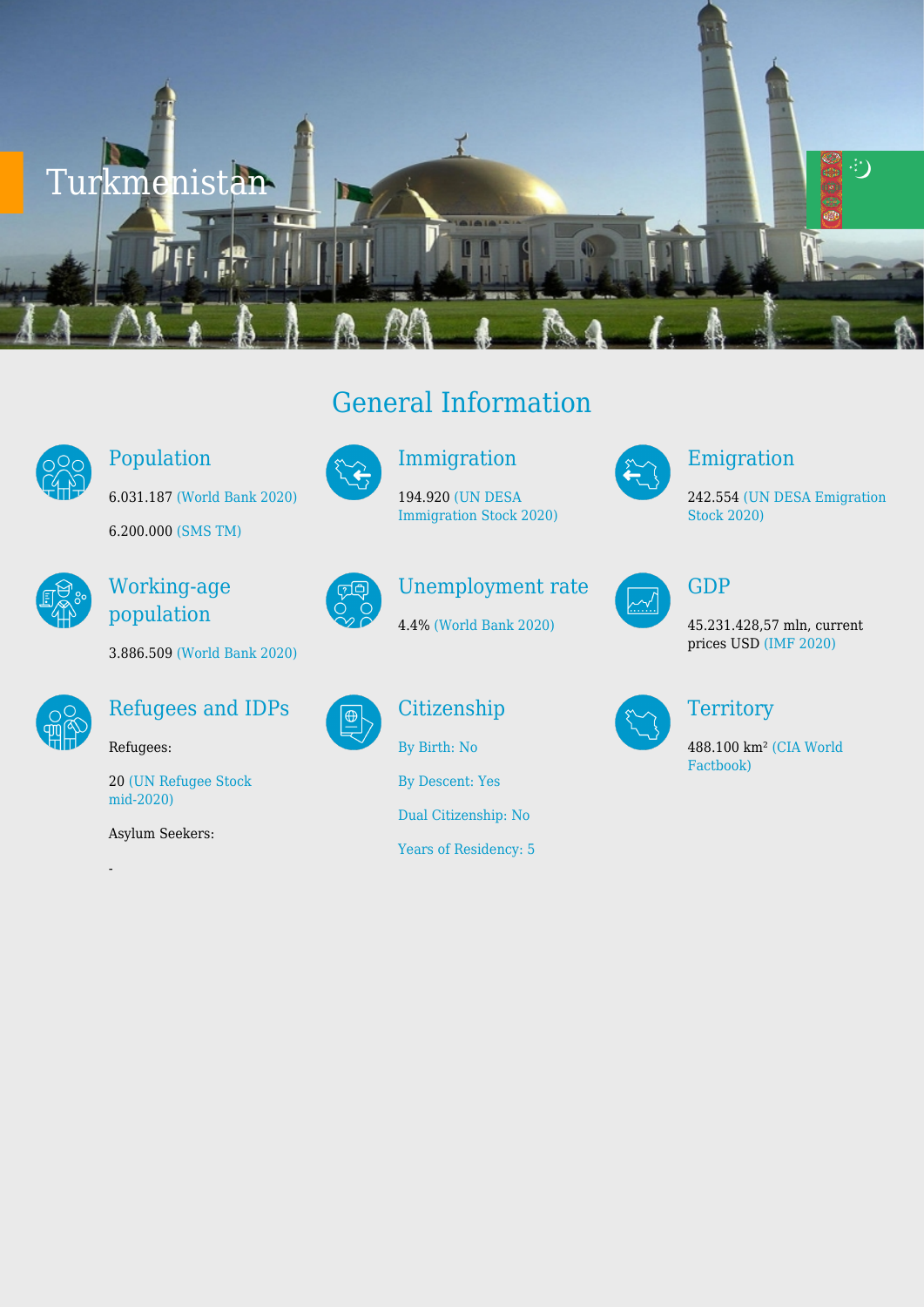### Migration Authorities Responsible Body

[State Migration Service](http://migration.gov.tm/en/)

#### Responsible Minister

#### Line Ministries

[Ministry of Foreign Affairs](https://www.mfa.gov.tm/en)

[Ministry of Labour and Social Protection of Population](https://mlsp.gov.tm/ru)

[Ministry of Education](http://www.education.gov.tm/en)

[Ministry of Culture](https://medeniyet.gov.tm/tk) 

Ministry of Interior

#### Agencies

[State Customs Service](https://customs.gov.tm/ru)

[State Statistical Service](https://stat.gov.tm/)

[State Frontier Service](https://serhetabat-dovletabat.gov.tm/)

General Prosecutors' Office

# Key Policy Documents

[2017 \(2021\) Law on Refugees](https://minjust.gov.tm/mcenter-single-ru/92) [2013 Law on Citizenship](https://www.mfa.gov.tm/ru/articles/74) [2012 \(2021\) Migration Law](https://minjust.gov.tm/mcenter-single-ru/215)

[2011 Law on the Status of Foreigners](https://www.mfa.gov.tm/ru/articles/80)

[2009 \(2021\) Law on Migration Service](https://minjust.gov.tm/mcenter-single-ru/246)

[2016 \(2018\) Law on the employment of the population](https://minjust.gov.tm/mcenter-single-ru/112)

[2016 \(2018\) Law on Combatting Human Trafficking](https://minjust.gov.tm/mcenter-single-ru/108)

## Relevant Publications

[Migration Profile Light 2014](https://www.pragueprocess.eu/en/migration-observatory/publications/document?id=32)

[Analytical Report '](https://www.pragueprocess.eu/en/migration-observatory/publications/document?id=250)**[Combating irregular migration and](https://www.pragueprocess.eu/en/migration-observatory/publications/document?id=250) [human trafficking in the CIS countries](https://www.pragueprocess.eu/en/migration-observatory/publications/document?id=250)**['](https://www.pragueprocess.eu/en/migration-observatory/publications/document?id=250)

[Background Note '](https://www.pragueprocess.eu/en/migration-observatory/publications/document?id=244)**[Asylum seekers from the Eastern](https://www.pragueprocess.eu/en/migration-observatory/publications/document?id=244) [Partnership and Central Asian Countries in the EU](https://www.pragueprocess.eu/en/migration-observatory/publications/document?id=244)**['](https://www.pragueprocess.eu/en/migration-observatory/publications/document?id=244)

[Background Note '](https://www.pragueprocess.eu/en/migration-observatory/publications/document?id=214)**[Migration and Mobility in Eastern](https://www.pragueprocess.eu/en/migration-observatory/publications/document?id=214) [Europe and Central Asia: What to expect in times of](https://www.pragueprocess.eu/en/migration-observatory/publications/document?id=214) [COVID-19?'](https://www.pragueprocess.eu/en/migration-observatory/publications/document?id=214)**

[Policy Brief '](https://www.pragueprocess.eu/en/migration-observatory/publications/document?id=198)**[The EU Central Asia Strategy and Its Impact](https://www.pragueprocess.eu/en/migration-observatory/publications/document?id=198) [on Migration](https://www.pragueprocess.eu/en/migration-observatory/publications/document?id=198)**['](https://www.pragueprocess.eu/en/migration-observatory/publications/document?id=198)

[Analytical Report '](https://www.pragueprocess.eu/en/migration-observatory/publications/document?id=150)**[China's "Belt and Road" Initiative and](https://www.pragueprocess.eu/en/migration-observatory/publications/document?id=150) [Its Impact on Migration Flows and Policies in Central](https://www.pragueprocess.eu/en/migration-observatory/publications/document?id=150)**

Turkmenistan features a growing and young population that surpassed 6 million in 2020. Over 60 % of the population is of working age with the median age projected to reach [35.2 years](https://documents.worldbank.org/pt/publication/documents-reports/documentdetail/866441468196139470/demography-aging-and-mobility-in-the-eca-region-a-critical-overview-of-trends-and-future-challenges) [by 2040.](https://documents.worldbank.org/pt/publication/documents-reports/documentdetail/866441468196139470/demography-aging-and-mobility-in-the-eca-region-a-critical-overview-of-trends-and-future-challenges) [Unofficial reports](https://rus.azattyq.org/a/turkmenistan-population-decline-exodus/31356612.html) allude to a total population of only 2.7-2.9 million, resulting from substantial emigration and a declining fertility rate.

Turkmenistan is predominantly a country of emigration. In 2019, [media announced](https://www.rferl.org/a/escape-from-turkmenistan-almost-2-million-have-fled-but-the-president-won-t-hear-of-it/29987972.html) that 1.9 million Turkmens had left the country in 2008-2018, mainly because of the deteriorating economic situation and for political reasons. The same year, more than [100,000 people](http://meteojurnal.ru/stati/v-2019-godu-iz-turkmenistana-emigrirovalo-poryadka-110-tysyach-chelovek-ili-22-naseleniya-strany/) left the country, with the vast majority migrating to Turkey for employment. In 2019, over [133,000 Turkmens](https://data.tuik.gov.tr/Kategori/GetKategori?p=nufus-ve-demografi-109&dil=2) resided in Turkey, with some [80.000](https://data.tuik.gov.tr/Kategori/GetKategori?p=nufus-ve-demografi-109&dil=2) of them having first-time residence or work permits. By mid-2021, their overall number decreased to [125,000.](https://en.goc.gov.tr/residence-permits) However, given the visa-free regime between the two countries, the real number of Turkmens in Turkey is [assumed to be much larger.](https://rus.azattyq.org/a/turkmenistan-population-decline-exodus/31356612.html) The overall volume of labour migration from Turkmenistan was estimated at [200,000-300,000 people in 2016](https://mgimo.ru/upload/2020/08/Return%20Migration%20in%20CA_RUS.pdf).

Apart from Turkey, Russia, Belarus, Ukraine, Kazakhstan, Uzbekistan, and the Gulf countries represent further popular destinations for Turkmen nationals. In 2019, more than [14,000](https://rosstat.gov.ru/folder/210/document/12994) [people](https://rosstat.gov.ru/folder/210/document/12994) moved to Russia – a record number not seen since 1997. In addition, [over 34,000](https://rosstat.gov.ru/folder/210/document/12994) Turkmen students enrolled to higher education institutions in Russia in the 2019/2020 academic year, marking a tenfold increase over a decade. While media reports suggest that Turkmenistan is restricting the crossborder mobility of its nationals by imposing [travel restrictions](https://rus.azattyq.org/a/29325198.html) [on certain categories of the population](https://rus.azattyq.org/a/29325198.html), the [Law on Migration](https://mgimo.ru/upload/2020/08/Return%20Migration%20in%20CA_RUS.pdf) stipulates that Turkmens can freely leave the country to study and work abroad. This makes student migration a viable option to emigrate in a regular manner. While most migratory movements remain temporary (some [12,000](https://rosstat.gov.ru/compendium/document/13283) Turkmens came to Russia and left again in 2020), a tendency towards permanent emigration can also be observed. For instance, the number of Turkmens acquiring Russian citizenship increased from [729](https://мвд.рф/Deljatelnost/statistics/migracionnaya/item/12162171/) [persons](https://мвд.рф/Deljatelnost/statistics/migracionnaya/item/12162171/) in 2017 to [2,451 in 2020](https://мвд.рф/Deljatelnost/statistics/migracionnaya/item/22689602/).

In the past, most Turkmens settled in Russia, Ukraine, Germany and Belarus. A [Turkmen diaspora](https://mgimo.ru/upload/2020/08/Return%20Migration%20in%20CA_RUS.pdf) is present in nearly all post-Soviet countries, as well as in Iraq (about 3 million people), Syria (about 3 million), Afghanistan (about 2 million), and Iran (from 1.5 to 3 million). [Experts estimate](https://mgimo.ru/upload/2020/08/Return%20Migration%20in%20CA_RUS.pdf) that some 10 million ethnic Turkmens live in countries beyond the post-Soviet space. Within the EU, Germany is by far the main destination for Turkmen citizens who held [over 1,000 valid](https://ec.europa.eu/eurostat/data/database) [residence permits at the year-end in the](https://ec.europa.eu/eurostat/data/database) last decade. Meanwhile, the number of irregular Turkmen migrants in the EU is [insignificant](https://ec.europa.eu/eurostat/data/database): for the past five years, around 100 illegal migrants were registered annually, about 60 ordered to leave and even fewer refused to enter the EU.

[The quest for international protection](https://www.unhcr.org/refugee-statistics/download/) primarily targets the US that hosts some 200 Turkmen refugees since 2017, followed by Germany hosting around 100 refugees. Turkey registered over 1,300 Turkmen asylum applications in 2017-2018, but has not recognized them as refugees.

According to the UN Population Division, Turkmenistan hosts almost 195,000 foreign nationals, most of whom originate from Russia, Uzbekistan and Kazakhstan, with the immigrant stock steadily decreasing. The country also hosts almost [4,000](https://www.unhcr.org/refugee-statistics/download/) [stateless persons and some 20 refugees](https://www.unhcr.org/refugee-statistics/download/) from Afghanistan and Azerbaijan. Importantly, Turkmenistan undertakes steps to end statelessness on its territory. In 2020, it granted citizenship to